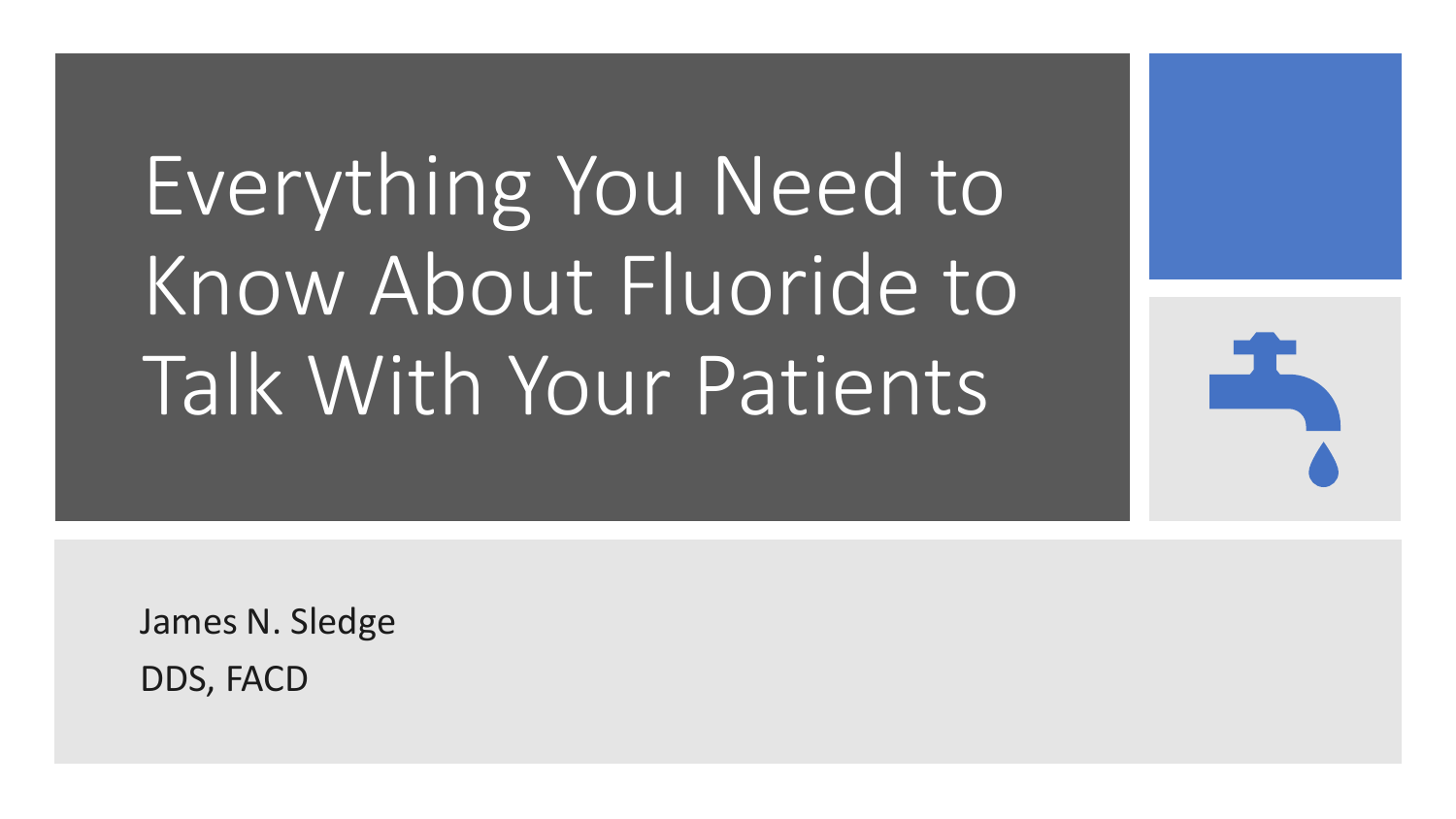### What is Fluoride?

- Fluoride is an inorganic, monatomic anion with the chemical formula FLwhose salts are typically white or colorless. Fluoride salts usually taste somewhat bitter and are odorless.
- Fluoride is found in every natural ground water source; streams, rivers, lakes, oceans and aquifers.
- Amount of naturally occurring fluoride varies widely.
- Ideal amount in community water systems is approximately 0.7 ppm. Spokane aquifer has approximately 0.1 ppm.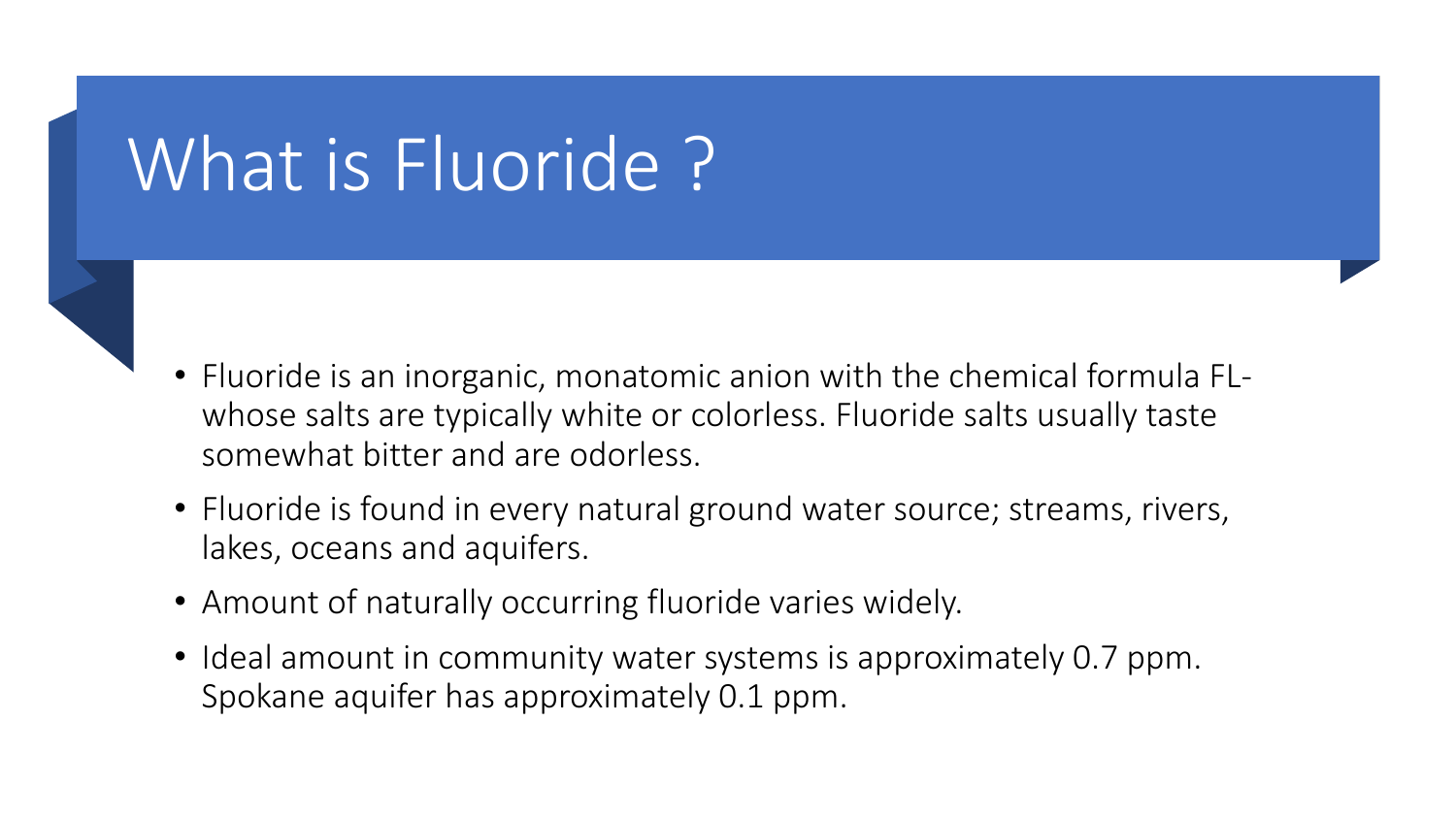### Other sources

- Toothpaste: amounts vary from 1000-1500 ppm.
- Supplements: know amount in water and other sources.
- Varnish and gels: 1.23%-2.26%.
- All provide a temporary elevation in salivary levels of fluoride but return to normal levels.
- Red wine and other beverages!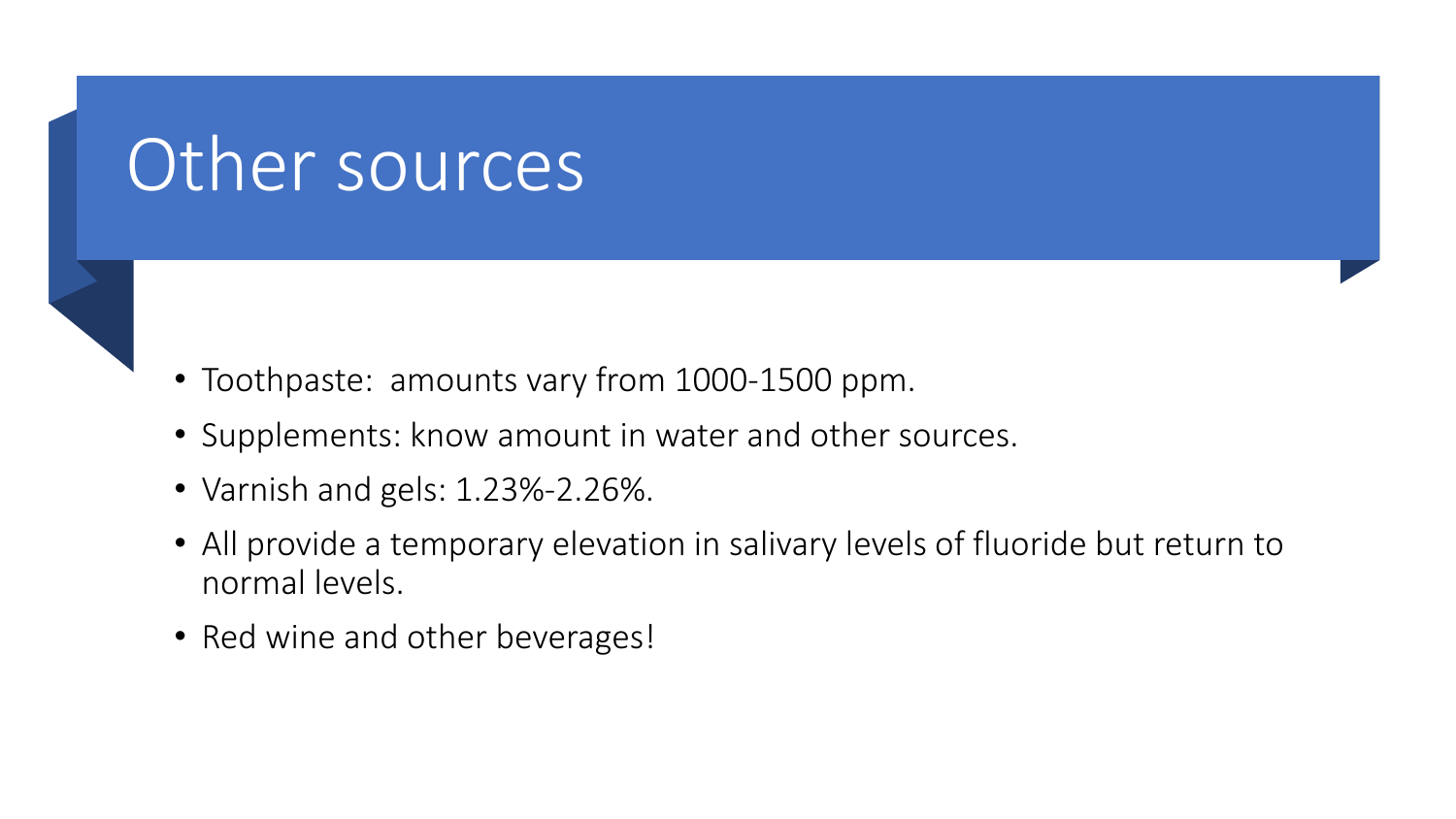## Review of cavity formation

- Enamel is composed of hydroxy apetite crystals, forming the hardest tissue in the human body.
- Biofilms containing bacteria form on dentition, usually w/in 24 hours.
- Bacteria [streptococcus mutans, etc.] feed on fermentable carbohydrates and produce an acid that attacks apetite crystals and effects the ph of the oral cavity for about 20 minutes.
- Acid causes areas of demineralization which produces a break in the crystalline structure [cavity] allowing more bacteria to penetrate into the enamel.

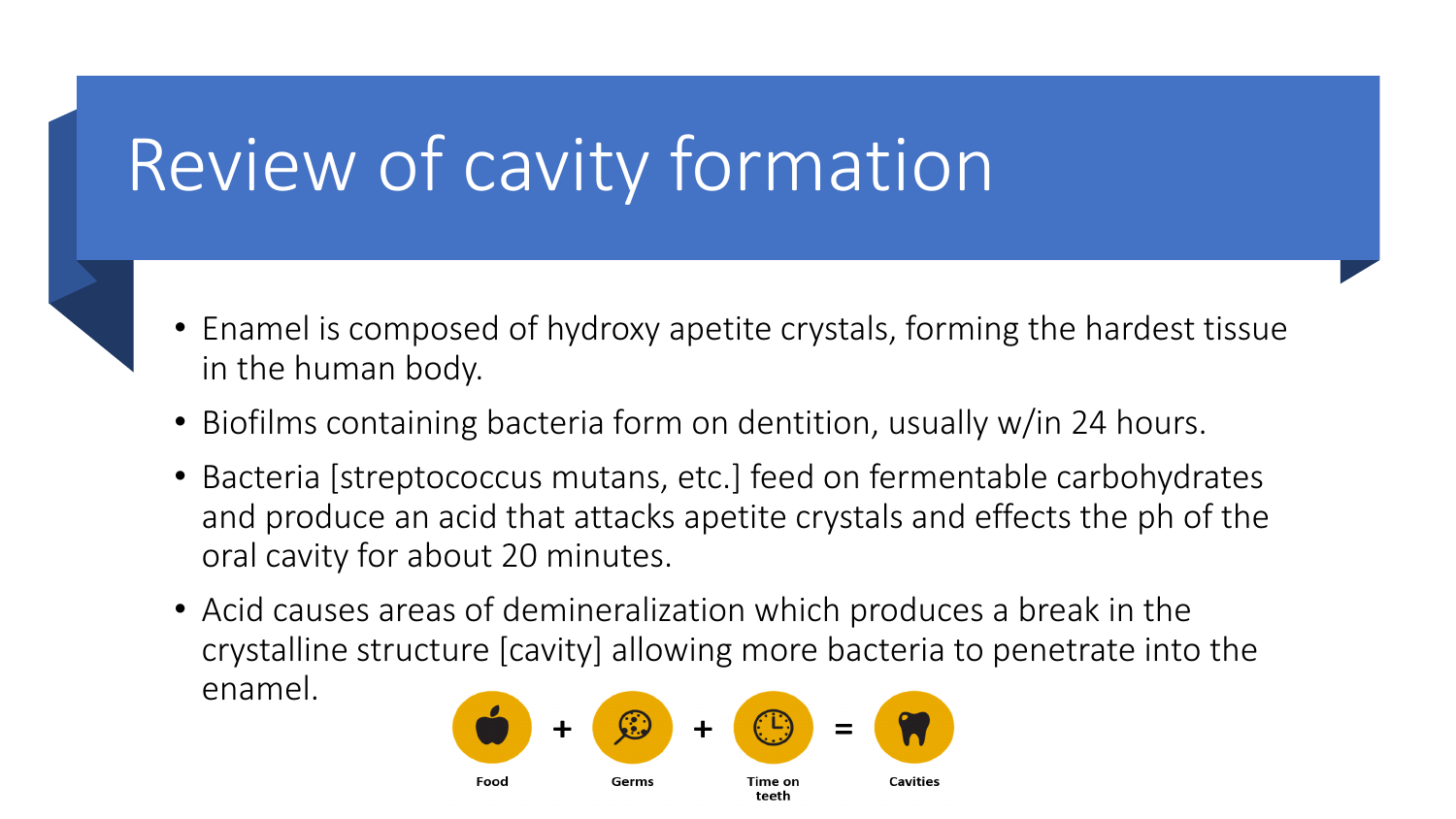### Fluoride mechanism

- 
- Fluoride ions replace some anions in the hydroxy apetite crystals to make the enamel less susceptible to the acid.
- Requires enough fluoride to keep the process going in the right direction… into enamel.
- May also interfere with bacterial adherence to teeth.
- Fluoride levels in saliva are the key to long term effect.
- Sources of fluoride in saliva include: toothpaste, supplements, rinses, gels, food, and water.
- Amounts vary: toothpaste [1000-1500ppm]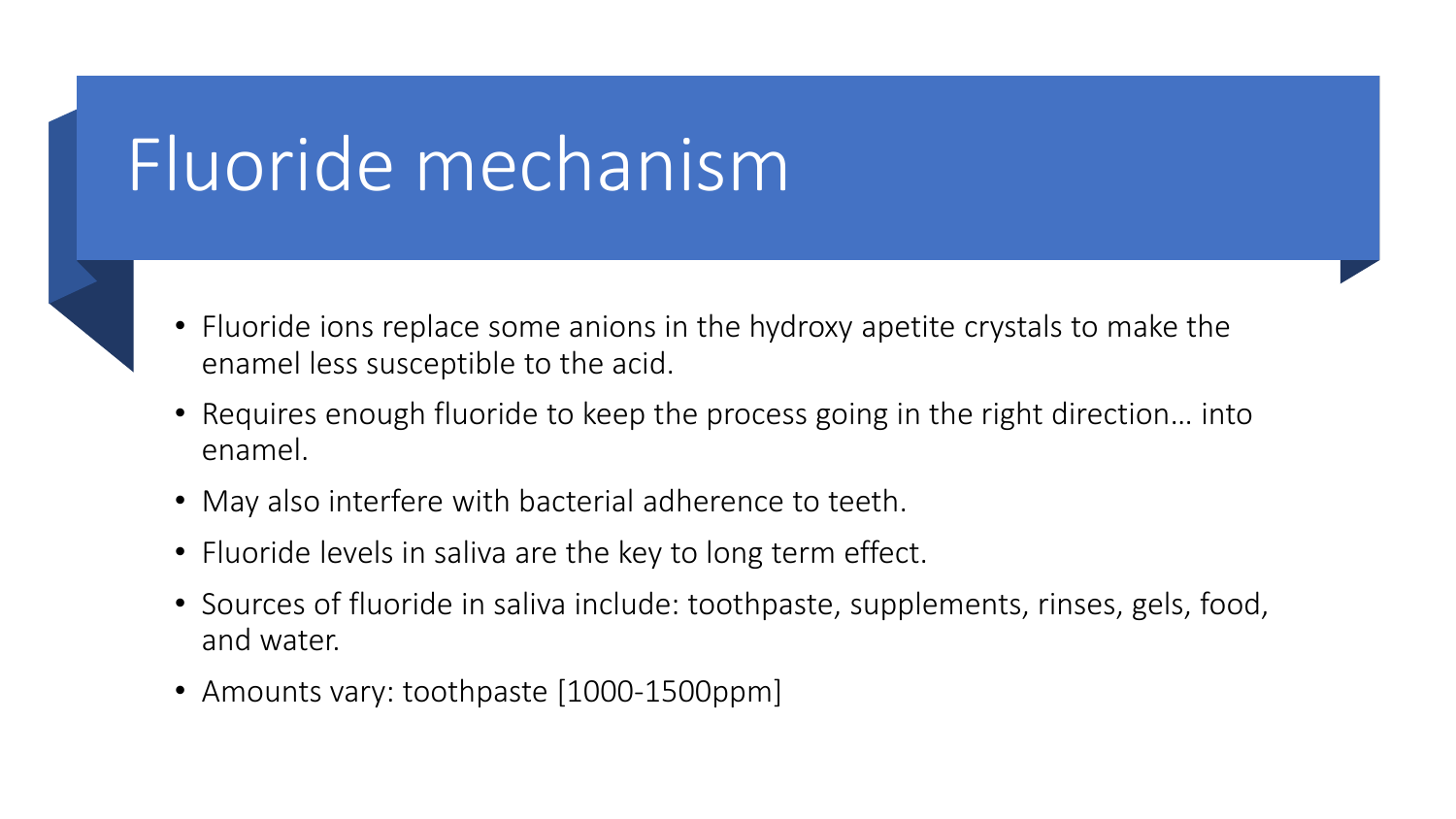## Evidence of effectiveness

- More than 70 years and tens of thousands studies show community water fluoridation decreases cavities from 20-40 percent.
- Meta analysis from 1989 showed up to 35% reduction.
- Meta analysis from 1994 of 113 articles: 40-50% reduction.
- 2013 Australian study revealed 30% reduction in adults who lived 50-75% of their lives in fluoridated areas.
- 2008 study of children in Alaska living in non-fluoridated areas had 32% higher rates of cavities.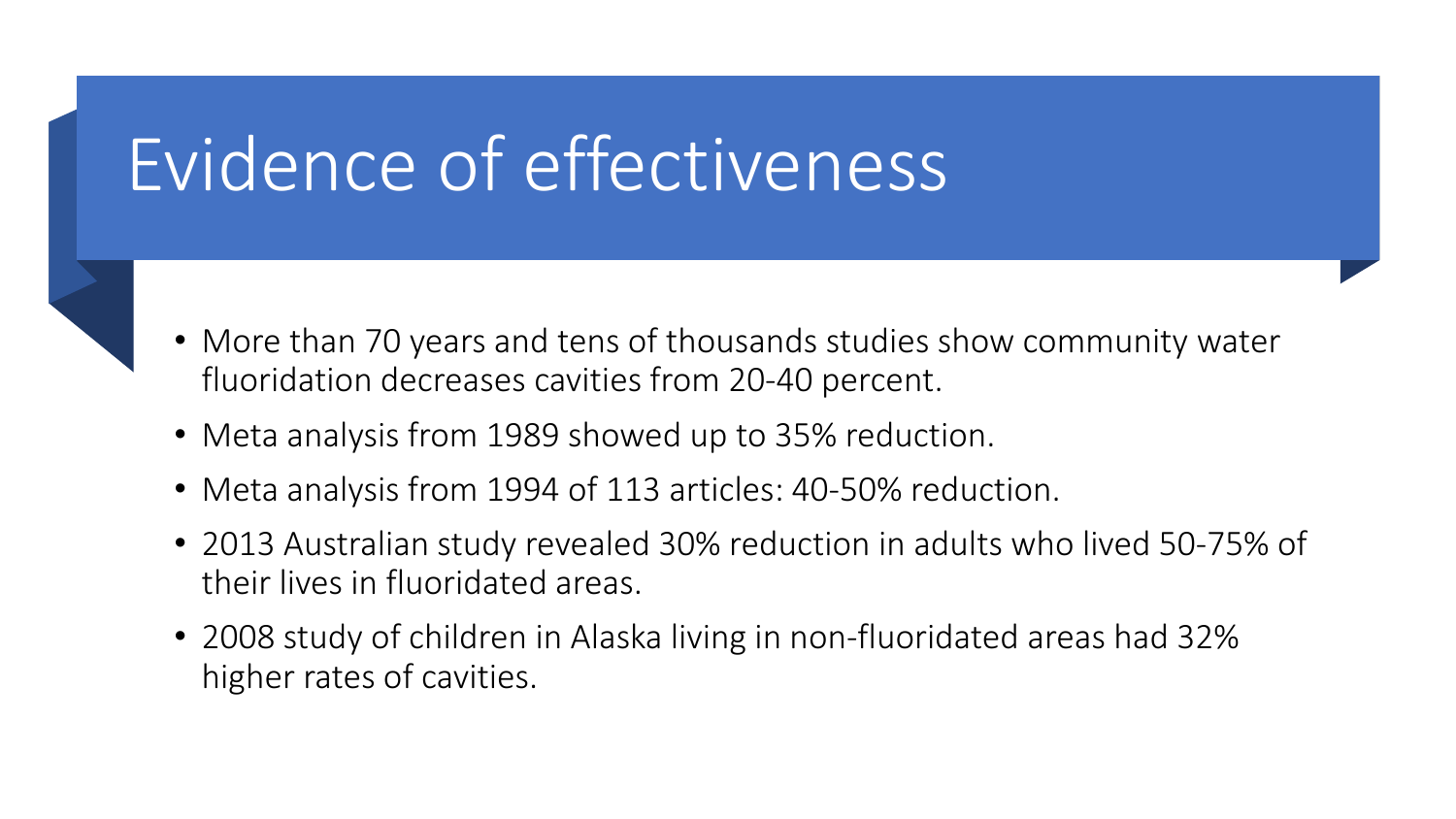#### More evidence

- New York Medicaid enrolled children in non-fluoridated areas needed 33% more dental fillings/treatment.
- Twelve year old's in Israel in a non-fluoridated city had cavity rates 41% higher than those in a similar fluoridated city.
- Kindergarten students in Tacoma [fluoridated since 1970] were 14% more likely to be cavity free than those in Spokane.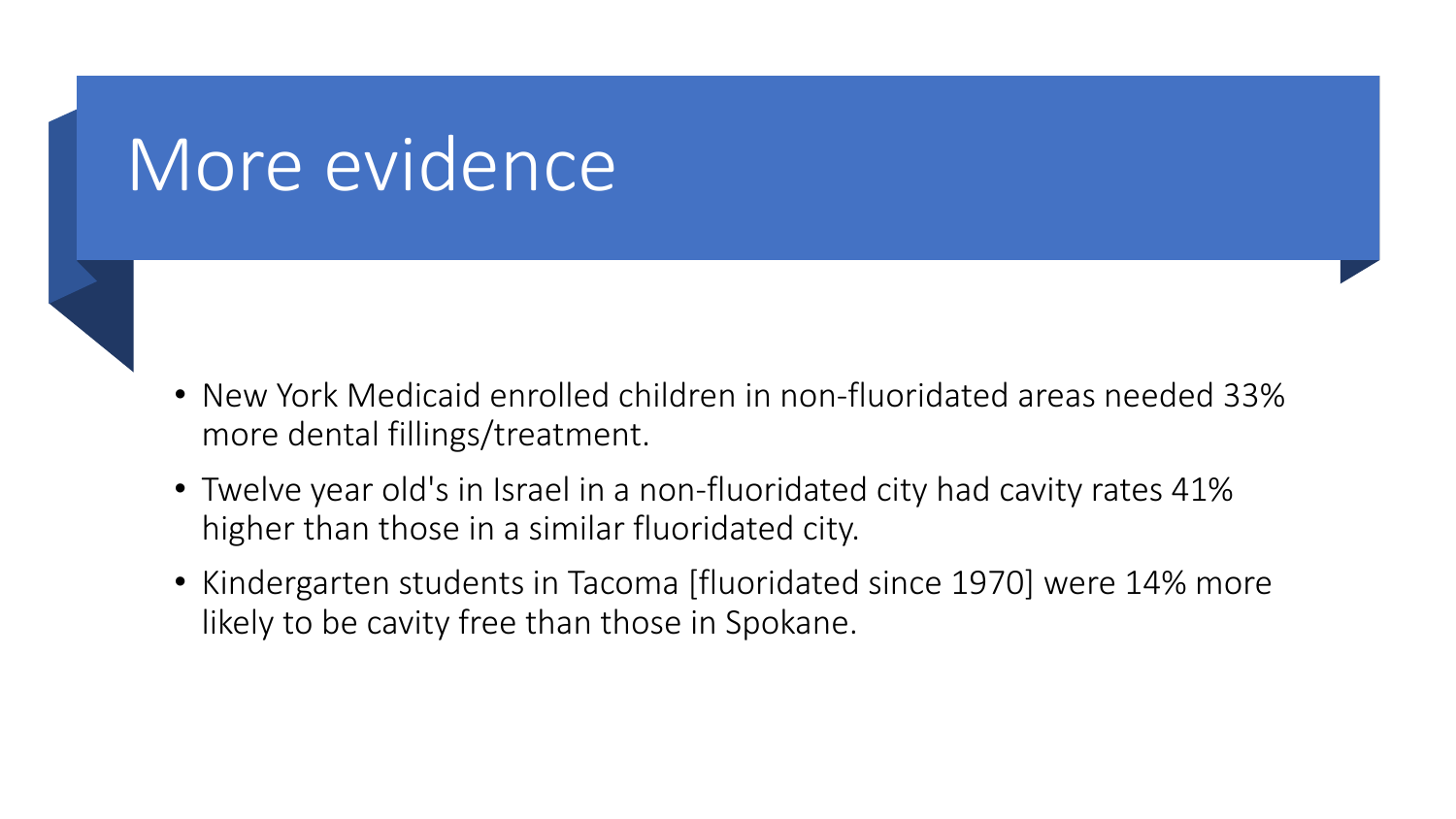### Safety: EPA and FDA

- EPA has authority over what is in drinking water; including additives such as chlorine, ph adjusting materials, fluoride, etc.
- NSA/ANSI Standard 60 international drinking water health standard.
- EPA has established a maximum contaminant level [MCL] for fluoride which complies with Standard 60 requirements. [MCL is 4ppm]
- FDA has authority over fluoride in Rx and OTC products.
- 70 years of use and thousands of studies confirm safety.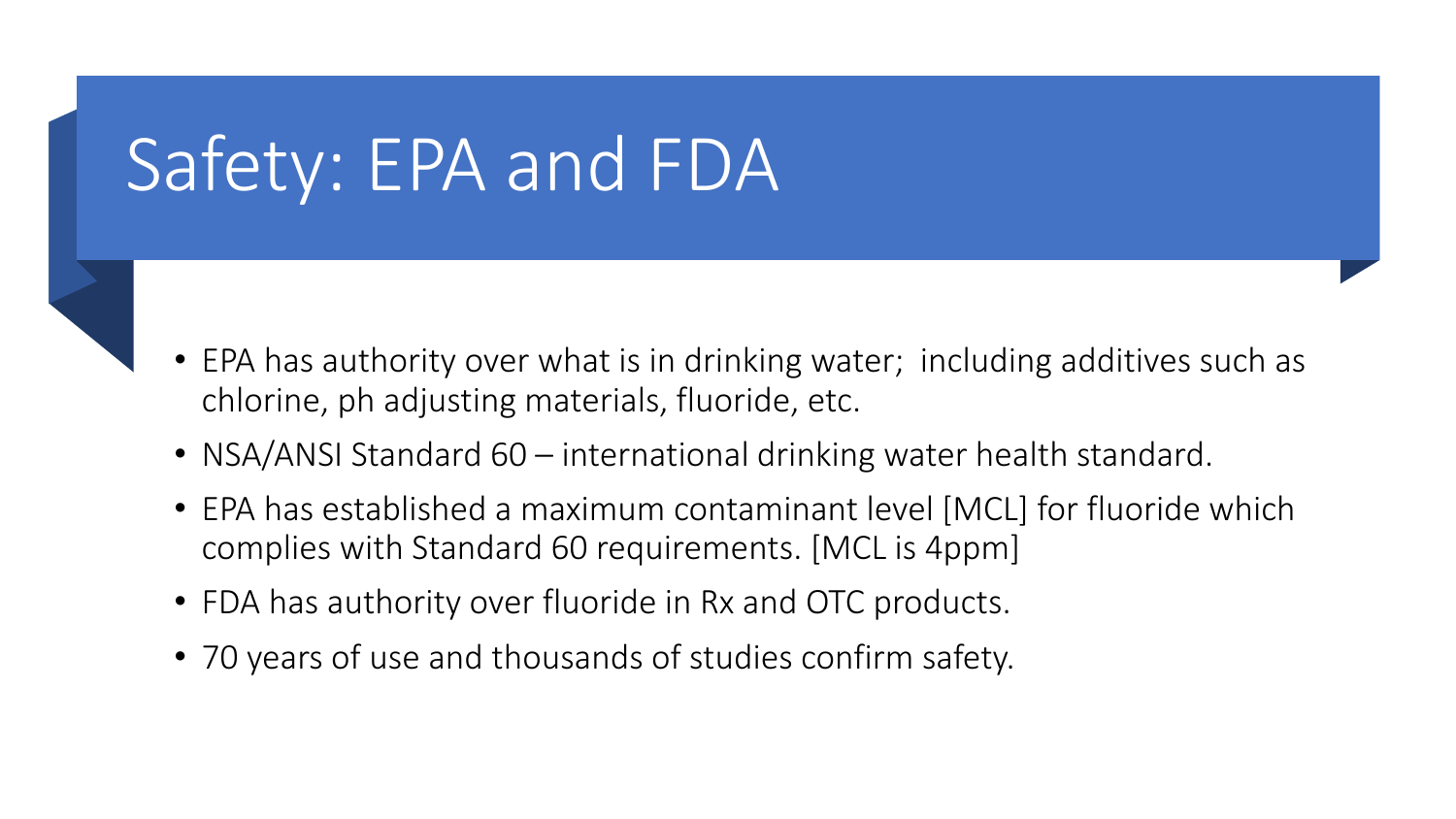### Dental fluorosis

- Defined as a modeling of the teeth caused by too much fluoride during enamel formation; not due to amount in CWF alone.
- Spectrum of mild to severe.
- Mild: slight whitening/chalky appearance usually not noticeable.
- Moderate: greater chalky and rougher surface of the enamel which usually diminishes over time.
- Severe: discolored teeth with rough enamel.
- Does not affect health; cosmetic concern.

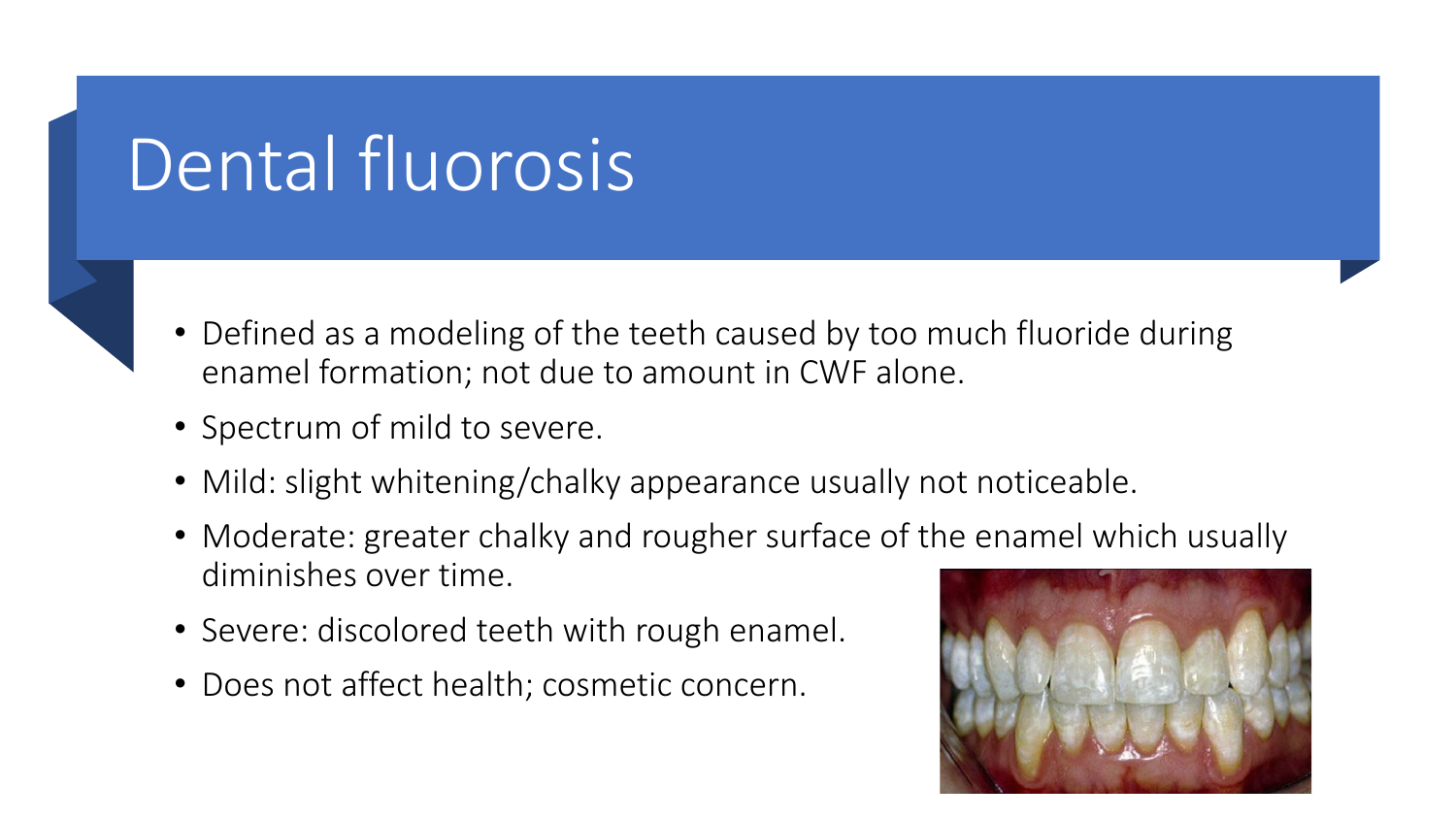## Opposition to fluoride

- 1950s: Communist plot
- 1960s: Cardiovascular issues
- 1970-80s: Cancers
- 1990-2000s: Arthritis, thyroid and developmental concerns
- Today: Neurologic/IQ
- Tomorrow ?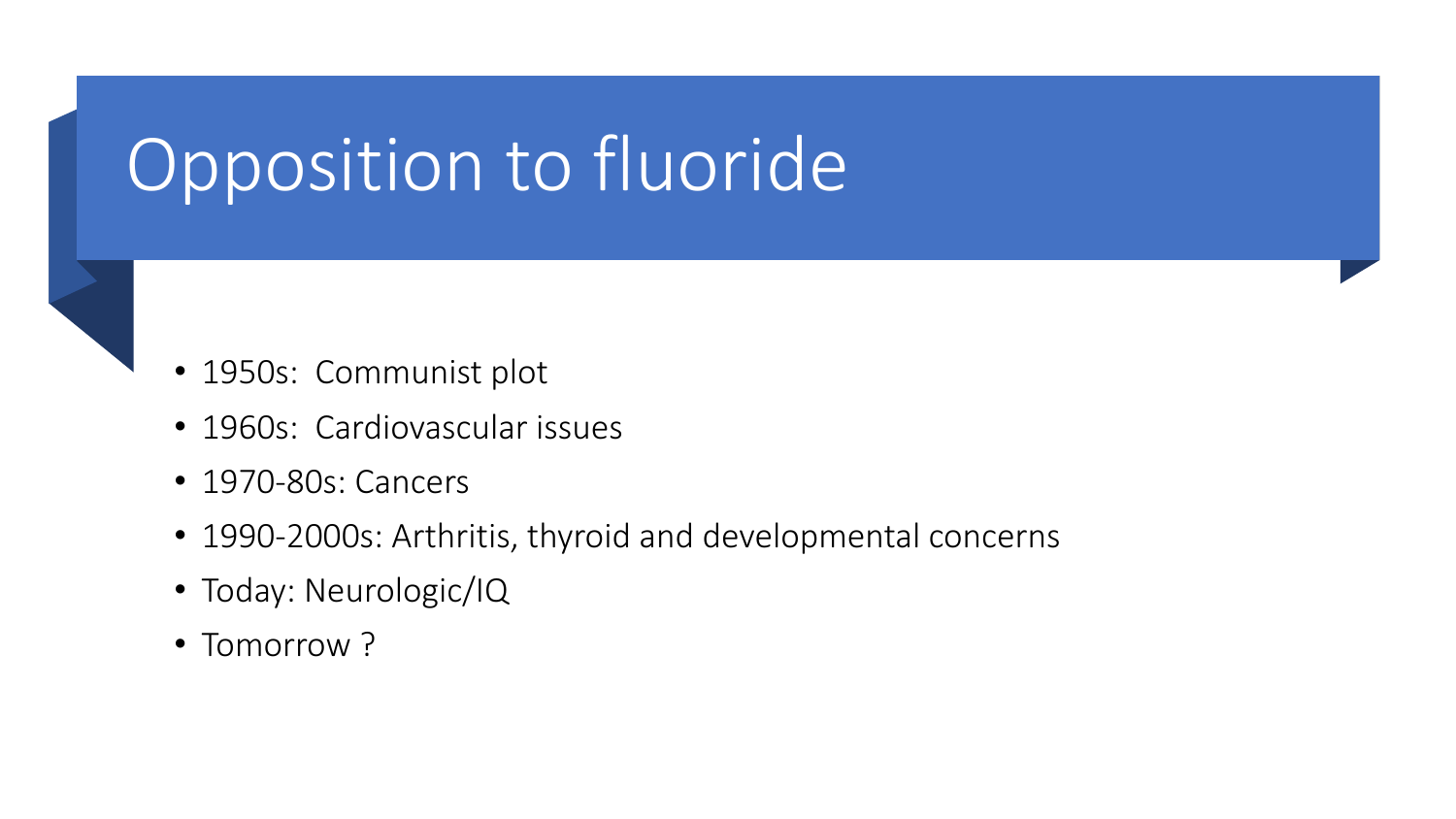#### Neurological assertions

- Several studies purport to show fluoride decreases IQ.
- "Harvard" study: analysis of mostly Chinese studies using varying amounts of fluoride and not controlling for lead or other known environmental hazards known to effect brain development.
- 2019 Canadian study [Green, et. al] suggesting that there was a connection between CWF and children's IQ. This study lacks key data such as mothers' IQ, sources of extra fl, post study exposure to neurologic toxins, etc.
- Canadian Agency for Drugs/Technology called study weak.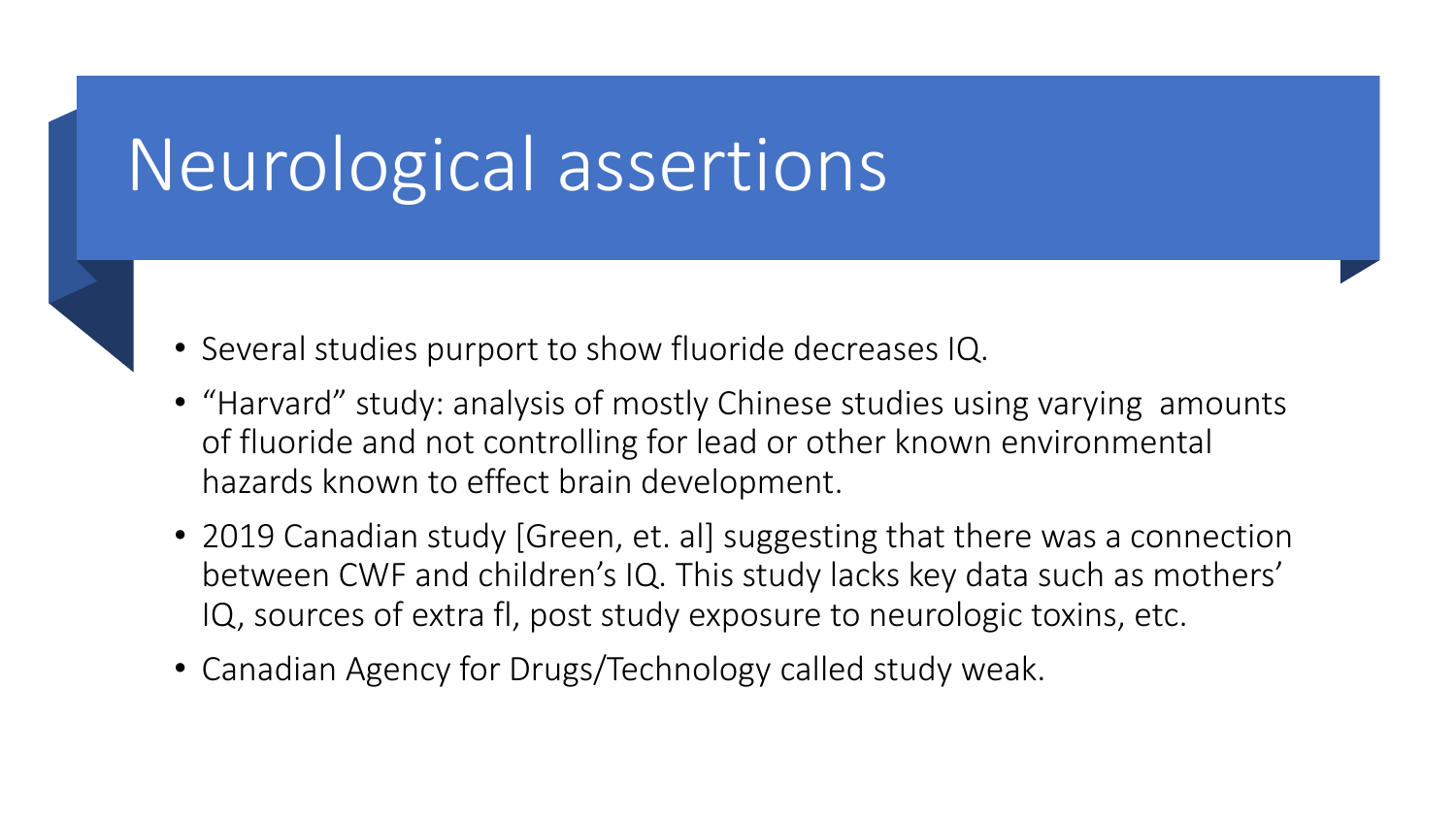### Neurologic effects

- 2017 Swedish study found "zero effects on cognitive ability". <sup>8</sup>
- New Zealand study published in 2014 followed IQ scores over a 30-yearperiod and found no link between fluoride and IQ. 9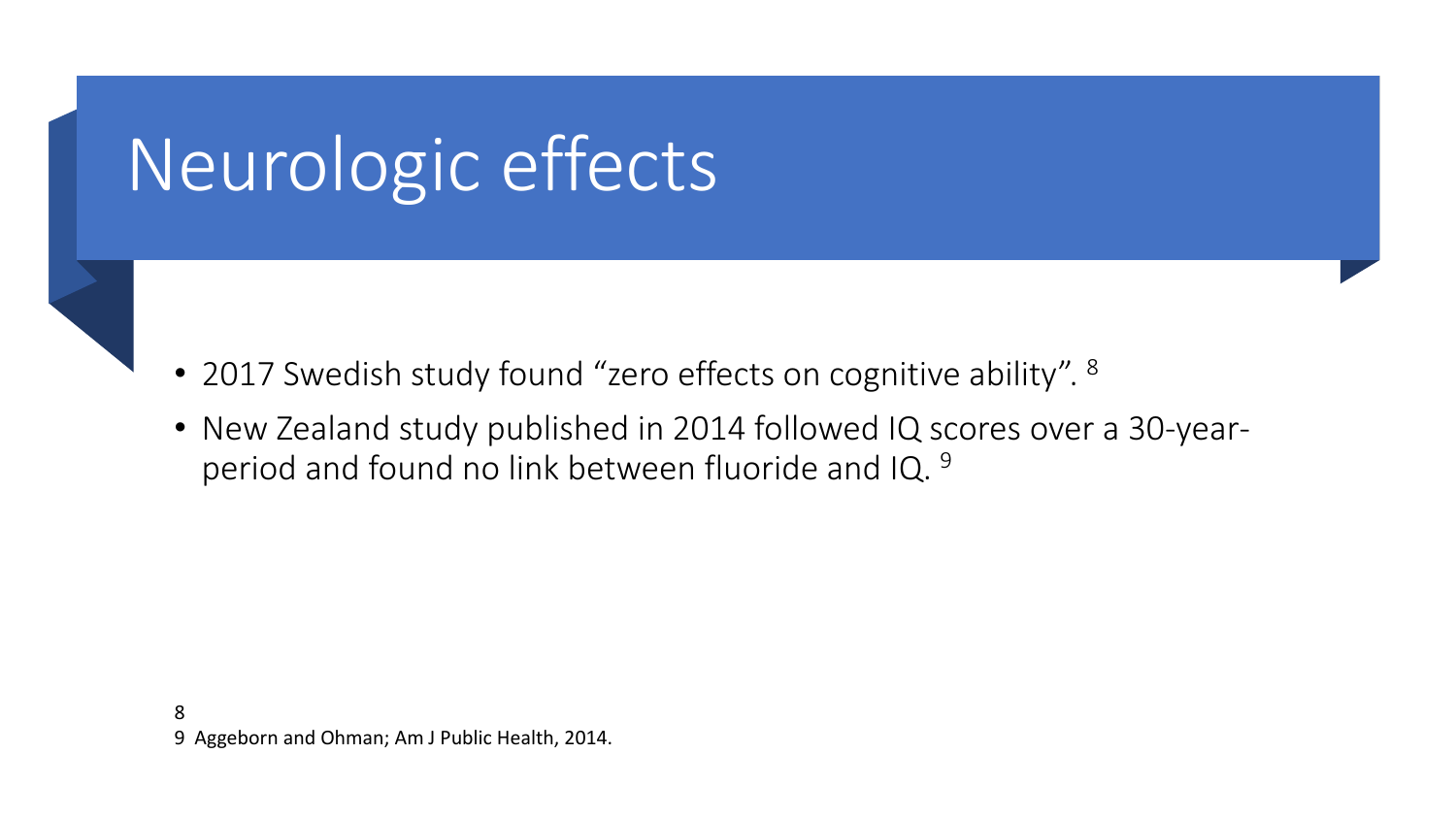### Other misinformation



• Fluoride added to drinking water is a toxic industrial by product.

Many substances can be considered toxic in high concentrations; including vitamin D.

The 2 most common additives are sodium fluoride and hydroxyfluorosilicic acid. Sodium fluoride is a solid salt that must be dissolved in water before being added to community water. HFS acid is a liquid obtained by removing fluoride from rock and can be added to community water without another step. Remaining phosphates are used in fertilizer production.

EPA allows negligible amounts of other minerals to also be present.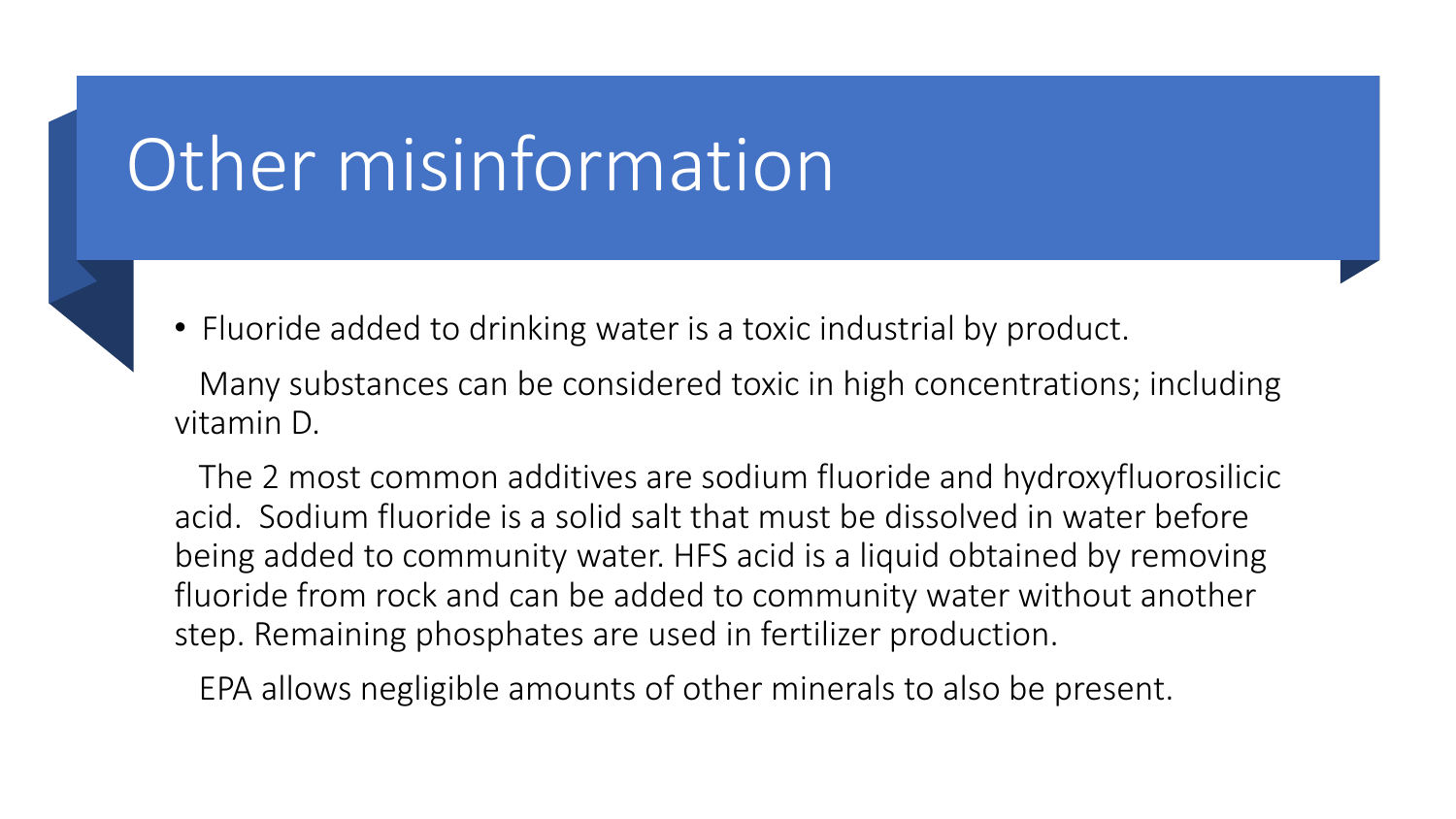### More misinformation

- 
- Community water fluoridation is mass medication and infringes on personal choice.

No more than adding Vitamin D to milk or iodine to salt as public health measures.

Similar to chlorinating drinking water or adjusting the ph to improve the quality of the water.

Provides an efficient and economical way to make sure everyone, not just children, gets the benefit of the ideal amount of fluoride.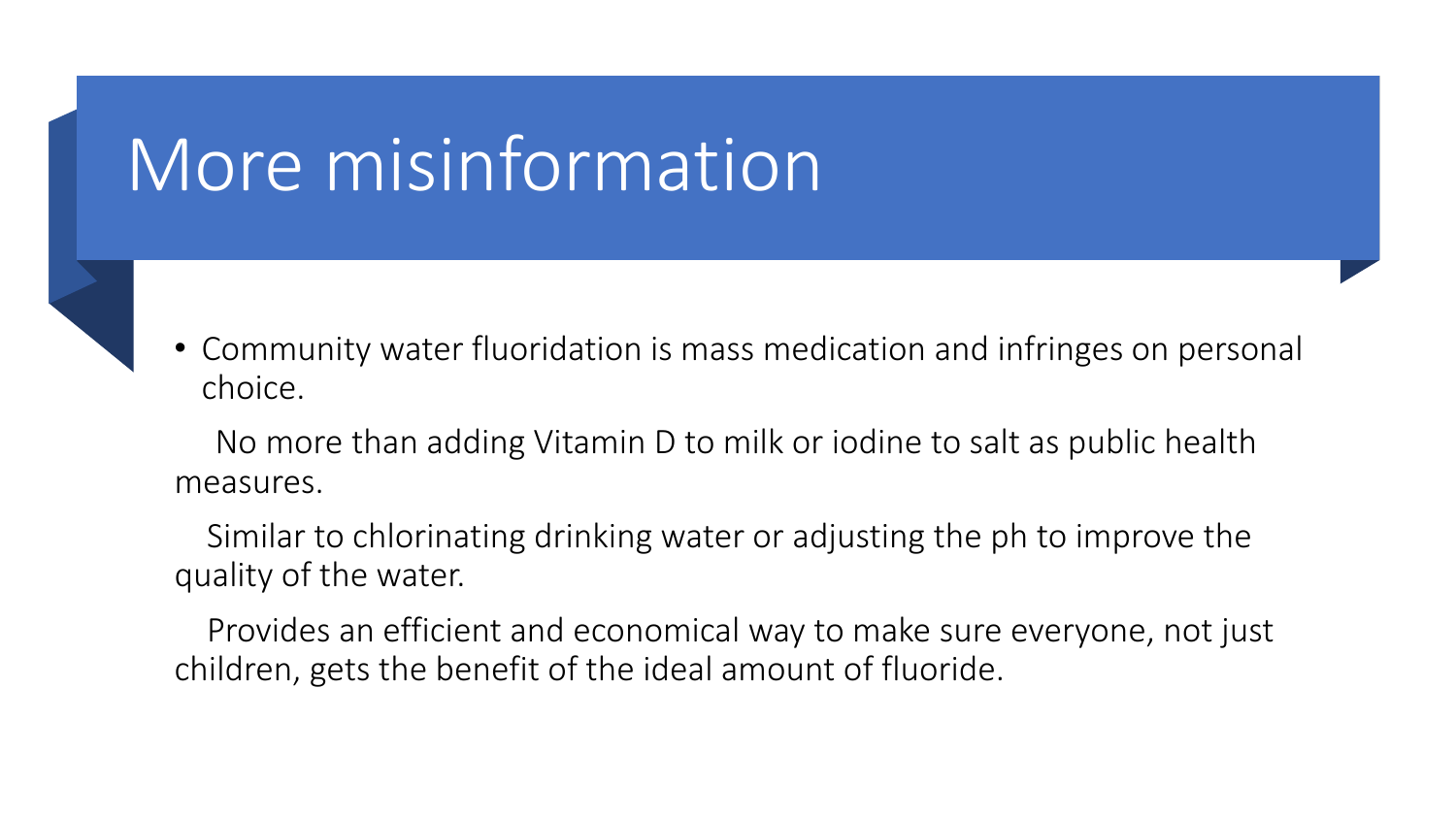### Countering misinformation

- Don't get drawn into an argument with a patient.
- Do express your opinion; patients trust and value what you say as a professional.
- If you don't know answers; offer trusted sources of information:
	- CDC
	- Ilikemyteeth.org
	- Washingtonwaterfluorodation.org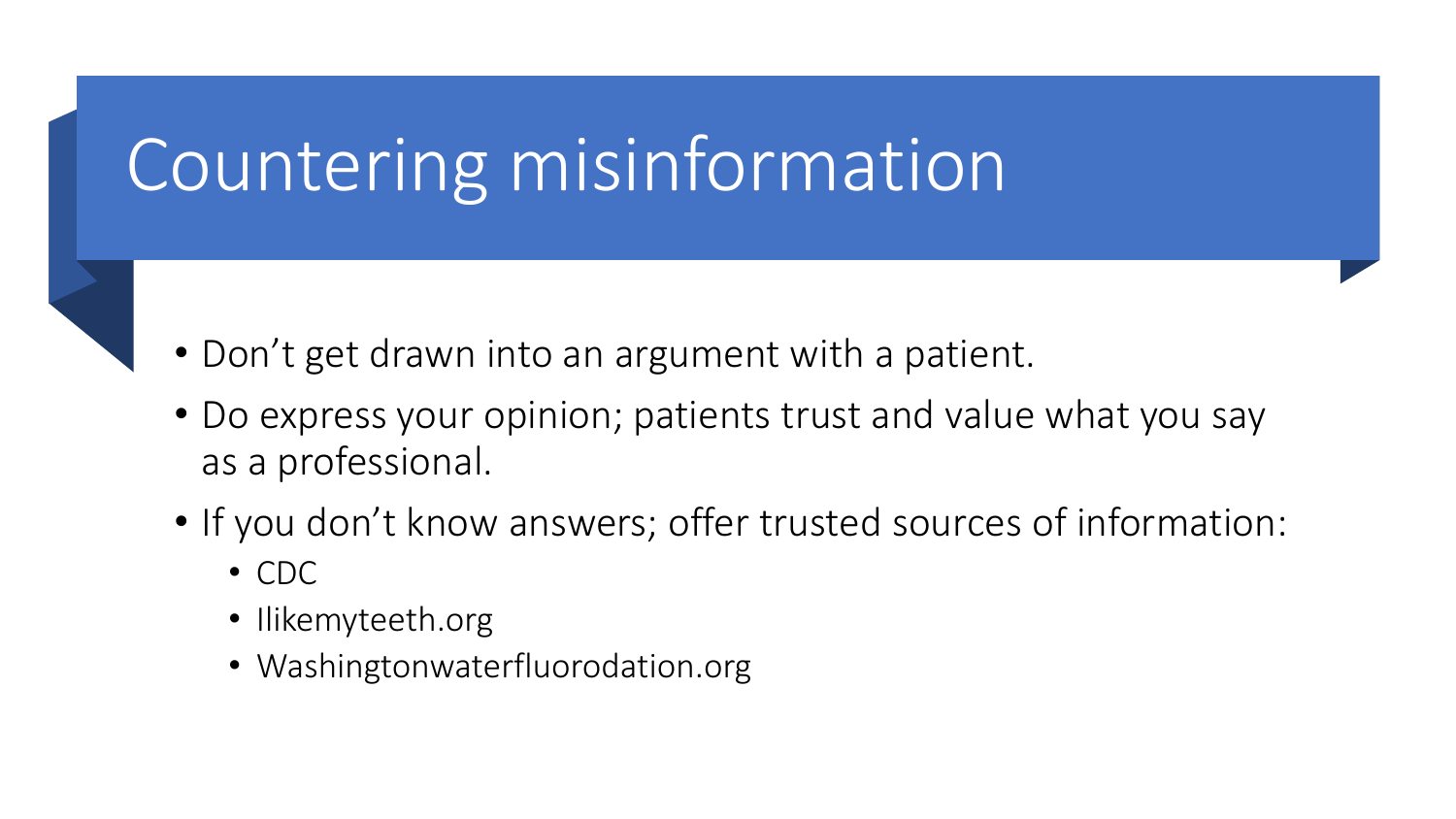#### Arcora Foundation

- Philanthropic arm of Delta Dental Washington
- Available resources to the medical profession;

"Educating patients…How to ."

Mouth Matters promotion.